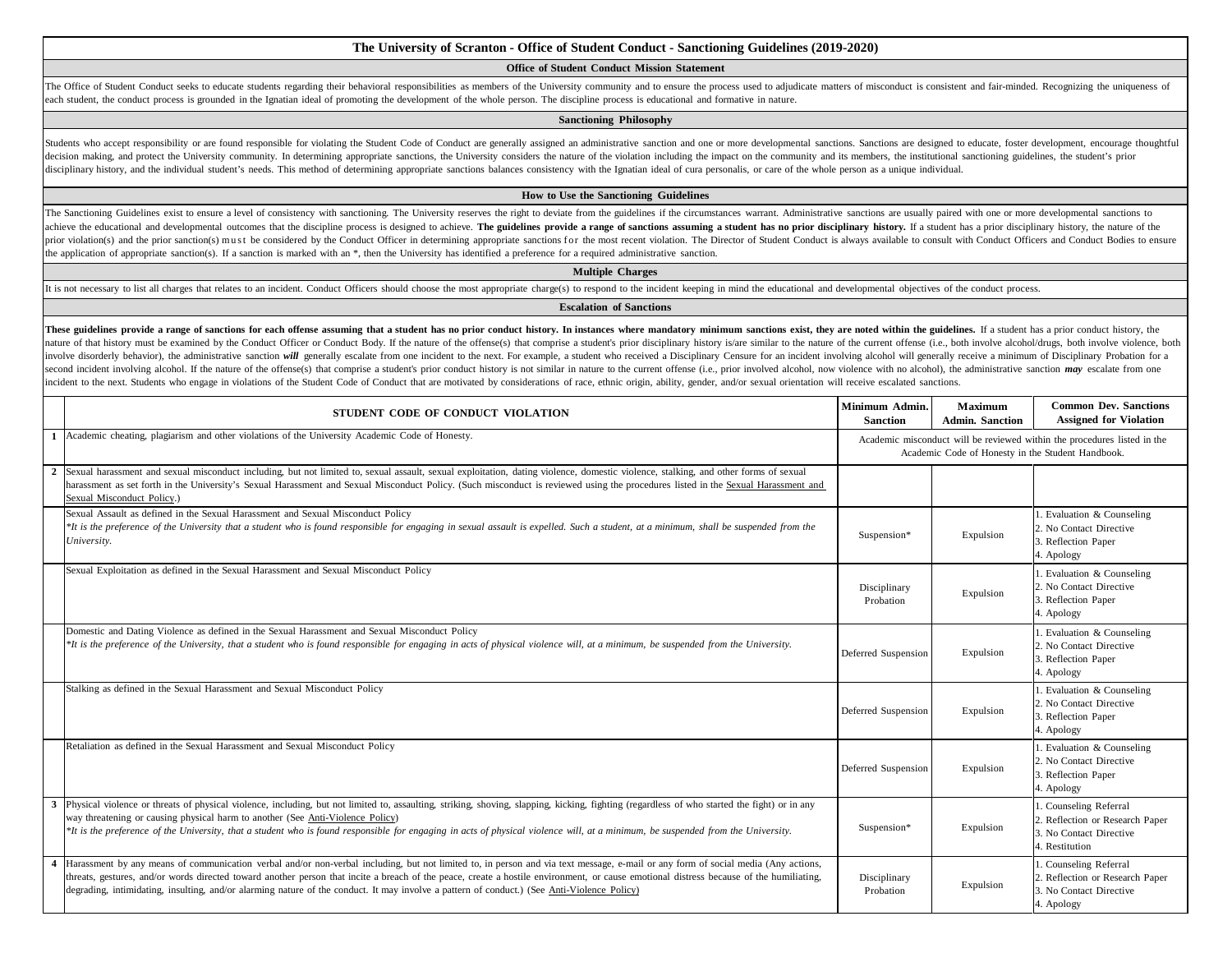|   | On-campus or illegal possession of weapons (or replicas), implements used as weapons, or other dangerous items including, but not limited to, firearms, ammunition, explosives,<br>fireworks, martial arts paraphernalia, knives (except for kitchen knives possessed and used in their intended manner), pistols, rifles, shotguns, handguns, air guns, pellet or BB guns,<br>paint guns, stun guns, potato guns, slingshots, balloon launchers, or dangerous chemicals (See Firearms & Weapons Policy). It is the preference of the University that a student who is<br>found responsible for on-campus or illegal possession of weapons (or replicas) or other dangerous items resulting in stress, alarm, threat, or harm to the community shall be<br>suspended from the University. | Disciplinary<br>Probation                  | Expulsion                               | . Fine<br>2. Counseling<br>3. Research or Reflection Paper                                                                             |
|---|-------------------------------------------------------------------------------------------------------------------------------------------------------------------------------------------------------------------------------------------------------------------------------------------------------------------------------------------------------------------------------------------------------------------------------------------------------------------------------------------------------------------------------------------------------------------------------------------------------------------------------------------------------------------------------------------------------------------------------------------------------------------------------------------|--------------------------------------------|-----------------------------------------|----------------------------------------------------------------------------------------------------------------------------------------|
| 6 | Attempted or actual theft, mutiliation, destruction, defacement and/or damage to property                                                                                                                                                                                                                                                                                                                                                                                                                                                                                                                                                                                                                                                                                                 | Disciplinary<br>Probation                  | Suspension                              | . Apology Letter<br>. Restitution<br>. Reflection Paper<br>4. Counseling                                                               |
|   | Violation of the University's Alcohol Policy including, but not limited to, underage possession or consumption of alcohol; alcohol impairment; social hosting; or furnishing alcohol to<br>persons under the age of twenty-one;                                                                                                                                                                                                                                                                                                                                                                                                                                                                                                                                                           |                                            |                                         |                                                                                                                                        |
|   | Jse/possession of alcohol while under the age of twenty-one (21)                                                                                                                                                                                                                                                                                                                                                                                                                                                                                                                                                                                                                                                                                                                          | Disciplinary Censure                       | Disciplinary Probation<br>$(6$ months)  | 1. Alcohol Ed Program<br>(Viewpoints)<br>2. \$100 Fine<br>3. Reflection Paper                                                          |
|   | Excessive consumption of alcohol, intoxication, alcohol impairment or alcohol abuse as evidenced by factors including, but not limited to, public drunkenness, disorderly or erratic<br>behavior, slurring of speech, physical coordination difficulties, vomiting or a preliminary breath test reading/blood alcohol content of .08% or greater                                                                                                                                                                                                                                                                                                                                                                                                                                          | Disciplinary<br>Probation<br>$(12$ months) | Deferred Suspension<br>$(12$ months)    | 1. Alcohol Ed Program or<br>Individual Counseling Referral<br>2. \$200 Fine<br>3. Reflection Paper                                     |
|   | Social hosting, which is the act of providing the site for a gathering where underage alcohol possession or use is documented                                                                                                                                                                                                                                                                                                                                                                                                                                                                                                                                                                                                                                                             | Disciplinary<br>Probation<br>$(12$ months) | Suspension                              | 1. Alcohol Ed Program (Social<br>Host)<br>2. Research Paper<br>3. Dean of Students Meeting<br>4. \$200-300 Fine<br>5. Reflection Paper |
|   | Providing or serving alcohol to individuals who are under the age of twenty-one (21)                                                                                                                                                                                                                                                                                                                                                                                                                                                                                                                                                                                                                                                                                                      | Disciplinary<br>Probation<br>$(12$ months) | Suspension                              | . Alcohol Ed Program<br>2. Research Paper<br>3. Dean of Students Meeting<br>4. \$200-400 Fine<br>5. Reflection Paper                   |
|   | Unauthorized possession of a keg, beer ball, or large container of alcohol on campus                                                                                                                                                                                                                                                                                                                                                                                                                                                                                                                                                                                                                                                                                                      | Deferred Suspension<br>$(12$ months)       | Suspension                              | . Counseling Referral<br>2. \$200-300 Fine<br>3. Dean of Students Meeting<br>4. Reflection Paper                                       |
|   | Possession or consumption of alcoholic beverages in public areas in University residences (i.e., kitchens, lounges, hallways, bathrooms, balconies) or in a public location                                                                                                                                                                                                                                                                                                                                                                                                                                                                                                                                                                                                               | Disciplinary Censure                       | Disciplinary<br>Probation               | . Alcohol Ed Program<br>2. Reflection Paper<br>3. \$75 Fine                                                                            |
|   | Possession of beer funnels, beer pong tables, or other paraphernalia used for fast, abusive consumption of alcohol in on-campus housing                                                                                                                                                                                                                                                                                                                                                                                                                                                                                                                                                                                                                                                   | Disciplinary Censure                       | Disciplinary Probation<br>$(12$ months) | . Alcohol Ed Program<br>2. Reflection Paper<br>3. \$75 Fine                                                                            |
|   | Operating a motor vehicle while under the influence of alcohol                                                                                                                                                                                                                                                                                                                                                                                                                                                                                                                                                                                                                                                                                                                            | Deferred Suspension<br>$(12$ months)       | Expulsion                               | . Counseling Referral<br>2. \$300 Fine<br>3. Reflection Paper                                                                          |
|   | Other Alcohol Policy Violation                                                                                                                                                                                                                                                                                                                                                                                                                                                                                                                                                                                                                                                                                                                                                            | Disciplinary Censure                       | Deferred Suspension<br>$(12$ months)    | . Alcohol Ed Program<br>2. Counseling Referral<br>3. Fine<br>4. Reflection Paper<br>5. Dean of Students Meeting                        |
|   | 8 Violation of the University's Drug Policy including, but not limited to, possession or use of illegal drugs, controlled substances, or other mind altering substances; possession of<br>paraphernalia; manufacture, transfer, sale, distribution or intent to distribute any amount of illegal drugs, controlled substances, or other mind altering substances; or misuse of over-the-<br>counter or prescription drugs                                                                                                                                                                                                                                                                                                                                                                 |                                            |                                         |                                                                                                                                        |
|   | Use or possession of drug paraphernalia or items that have been or can be used to smoke or ingest illegal drugs, controlled substances, or other substances that significantly alter one's<br>ohysical and/or mental state (i.e., pipes, hookahs, bowls, bongs)                                                                                                                                                                                                                                                                                                                                                                                                                                                                                                                           | Disciplinary<br>Probation<br>$(12$ months) | Deferred Suspension<br>$(12$ months)    | . Drug Ed Program<br>2. Counseling Referral<br>3. \$100 Fine<br>4. Reflection Paper                                                    |
|   | Use or possession of illegal drugs, controlled substances, or other substances that significantly alter one's physical and/or mental state                                                                                                                                                                                                                                                                                                                                                                                                                                                                                                                                                                                                                                                | Disciplinary<br>Probation<br>$(12$ months) | Suspension                              | . Drug Ed Program<br>2. Counseling Referral<br>3. \$200 Fine<br>4. Reflection Paper<br>5. Dean of Students Meeting                     |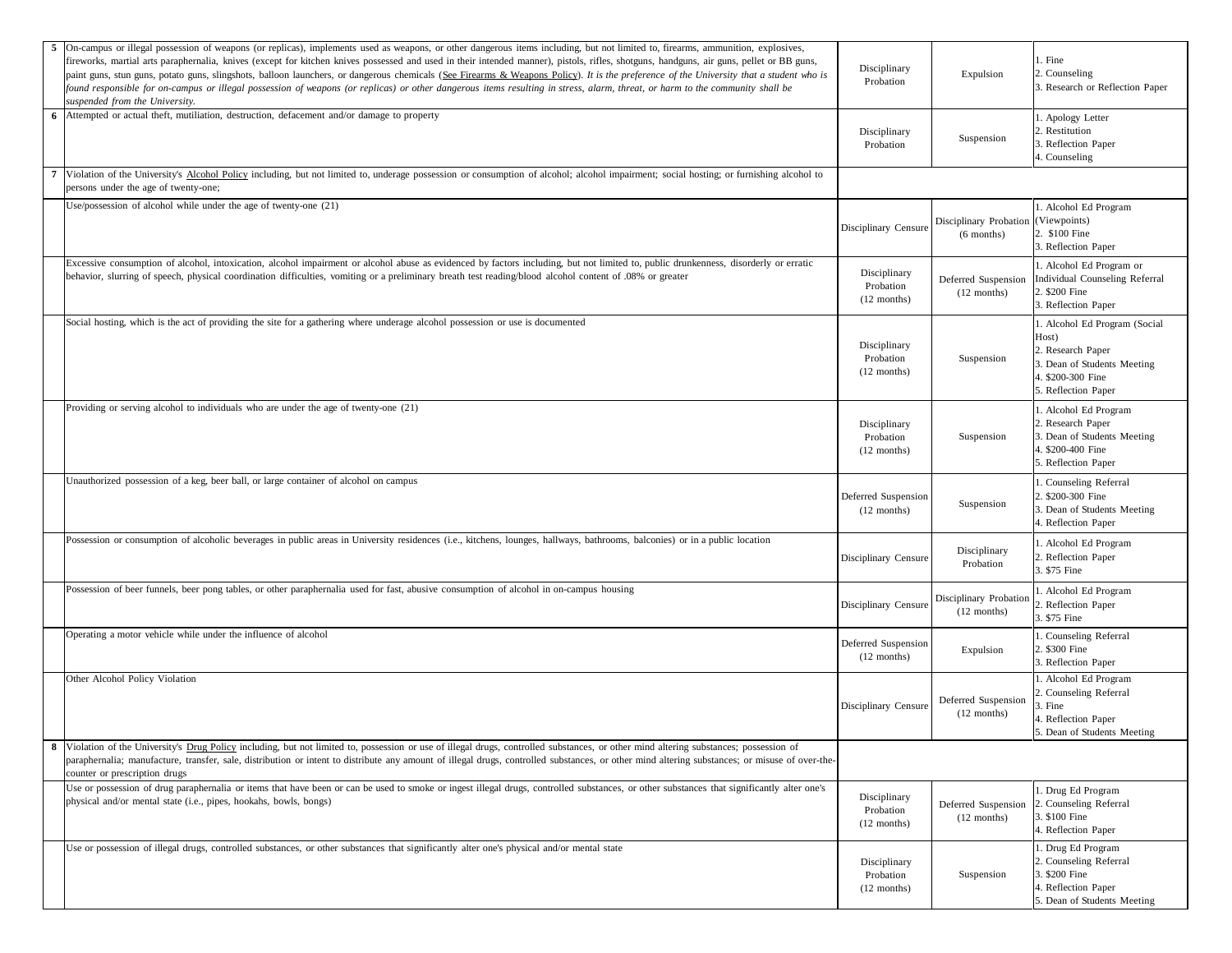| Manufacture, transfer, sale, distribution, or intent to distribute any amount of illegal drugs, controlled substances, or other substances that significantly alter one's physical and/or<br>*Students who<br>mental state.<br>engage in manufacture, transfer, sale, distribution, or intent to distribute any amount of illegal drugs, controlled substances, or other substances that significantly alter one's<br>physical and/or mental state will, at a minimum, be suspended from the University as noted in the University's Drug Policy.                                                                                 | Suspension*                                | Expulsion                            | . Evaluation & Counseling<br>2. Fine<br>3. Reflection Paper<br>4. Conditions for Re-Matriculation                                       |
|-----------------------------------------------------------------------------------------------------------------------------------------------------------------------------------------------------------------------------------------------------------------------------------------------------------------------------------------------------------------------------------------------------------------------------------------------------------------------------------------------------------------------------------------------------------------------------------------------------------------------------------|--------------------------------------------|--------------------------------------|-----------------------------------------------------------------------------------------------------------------------------------------|
| Use or possession of a controlled substance without a valid prescription; Use of a controlled substance in a manner other than as prescribed; Abuse of prescription or over-the-counter<br>products                                                                                                                                                                                                                                                                                                                                                                                                                               | Disciplinary<br>Probation<br>$(12$ months) | Suspension                           | . Drug Ed Program<br>2. Counseling Referral<br>3. \$200 Fine<br>4. Reflection Paper<br>5. Dean of Students Meeting                      |
| Other Drug Policy Violation                                                                                                                                                                                                                                                                                                                                                                                                                                                                                                                                                                                                       | Disciplinary<br>Probation                  | Expulsion                            | . Drug Ed Program<br>2. Counseling Referral<br>3. Fine<br>4. Reflection Paper<br>5. Dean of Students Meeting                            |
| 9 Violation of the University's Hazing Prohibition Policy                                                                                                                                                                                                                                                                                                                                                                                                                                                                                                                                                                         | Disciplinary<br>Probation                  | Expulsion                            | l. Fine<br>2. Apology Letter<br>3. Conversation with Staff Member<br>4. Counseling<br>5. Research or Reflection Paper<br>6. Restriction |
| 10 Acts of dishonesty, including but not limited to the following: furnishing false or misleading information to a University official or law enforcement officer; forgery, alteration, or<br>misuse of a document, record or form of identification; tampering with the election of officers of any University student organization; or possessing false identification                                                                                                                                                                                                                                                          | Disciplinary<br>Probation                  | Suspension                           | l. Fine<br>2. Apology Letter<br>3. Conversation with Staff Member<br>4. Counseling<br>5. Reflection Paper                               |
| 11 Failure to comply with the directives of University employees, conduct bodies/officers or law enforcement officials acting in performance of their duties and/or failure to identify<br>oneself to or report to these persons when requested to do so                                                                                                                                                                                                                                                                                                                                                                          | Disciplinary Censure                       | Suspension                           | . Fine<br>2. Apology Letter<br>3. Conversation with Staff Member<br>4. Counseling<br>5. Research or Reflection Paper<br>6. Restriction  |
| 12 Participation as an individual or a member of a group in behavior that disrupts or obstructs the normal operations of the University (e.g. teaching, research, housing, administration,<br>public service functions) and/or infringes on the rights of other members of the University community; leading or inciting others to disrupt scheduled and/or normal activities within<br>any campus building or area; intentional obstruction that unreasonably interferes with freedom of movement, either pedestrian or vehicular, on campus or at sponsored or supervised<br>functions of the University; taking over buildings | Disciplinary<br>Probation                  | Expulsion                            | l. Fine<br>2. Apology Letter<br>3. Counseling<br>4. Research or Reflection Paper<br>5. Restriction                                      |
| 13 Conduct that is disorderly, lewd, or indecent; reckless behavior that places oneself or others at risk; breach of the peace; or aiding, abetting or procuring another person to breach the<br>peace                                                                                                                                                                                                                                                                                                                                                                                                                            | Disciplinary Censure                       | Suspension                           | l. Fine<br>2. Apology Letter<br>3. Counseling<br>4. Research or Reflection Paper                                                        |
| 14 Unauthorized possession, duplication, or use of keys to any premises of the University; unauthorized entry to or use of a premises                                                                                                                                                                                                                                                                                                                                                                                                                                                                                             | Disciplinary<br>Probation                  | Suspension                           | 1. Apology Letter<br>2. Reflection Paper<br>3. Counseling<br>4. Conversation with Staff<br>Member                                       |
| 15 Dispersing litter in any form onto the grounds or facilities of the campus                                                                                                                                                                                                                                                                                                                                                                                                                                                                                                                                                     |                                            |                                      | . Bulletin Board<br>Disciplinary Censure Disciplinary Probation 2. Supervised Work/Service<br>3. Fine                                   |
| 16 Reckless use of a vehicle                                                                                                                                                                                                                                                                                                                                                                                                                                                                                                                                                                                                      | Disciplinary<br>Probation                  | Deferred Suspension<br>$(12$ months) | . Letter of Apology<br>2. Fine<br>3. Reflection or Research Paper                                                                       |
| 17 Falsely reporting the presence of an unlawful explosive or incendiary device in a way that misleads, deceives, or disrupts the operation of the University or a scheduled event sponsored<br>by the University                                                                                                                                                                                                                                                                                                                                                                                                                 | Suspension                                 | Expulsion                            | 1. Letter of Apology<br>2. Fine<br>3. Reflection or Research Paper<br>4. Counseling                                                     |